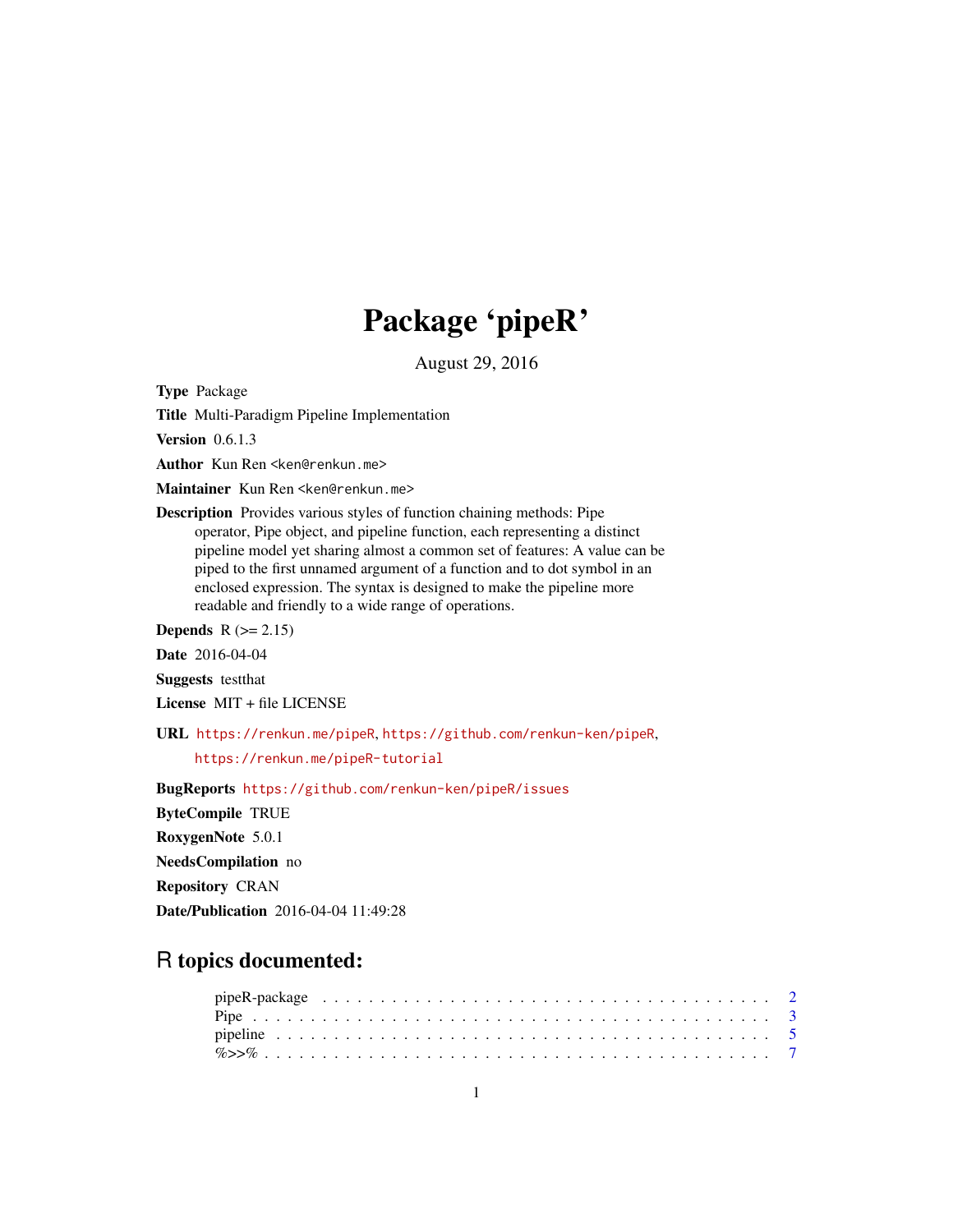#### <span id="page-1-0"></span>**Index** [12](#page-11-0)

pipeR-package *The pipeR package*

#### **Description**

pipeR implements various function chaining methods: %>>% operator, Pipe object, and pipeline function. Each represents a distinct pipeline model yet shares a common set of features designed to build easy-to-read/write/maintain pipelines. To learn more, please visit [pipeR Tutorial.](http://renkun.me/pipeR-tutorial)

#### Details

pipeR package defines a set of syntax tailored for unified, intuitive piping experience. The package is designed to help organize code as a streamline that is consistent with logic and intuition.

The following example shows how traditional code can be written in different function chaining styles.

#### Examples

```
# Traditional code:
plot(density(sample(mtcars$mpg, size = 10000, replace = TRUE),
kernel = "gaussian"), col = "red", main="density of mpg (bootstrap)")
# Operator-based pipeline using %>>%:
mtcars$mpg %>>%
 sample(size = 10000, replace = TRUE) %>>%
 density(kernel = "gaussian") %>>%
 plot(col = "red", main = "density of mpg (bootstrap)")
# Object-based pipeline using Pipe():
Pipe(mtcars$mpg)$
 sample(size = 10000, replace = TRUE)$
 density(kernel = "gaussian")$
 plot(col = "red", main = "density of mpg (bootstrap)")
# Argument-based pipeline using pipeline():
pipeline(mtcars$mpg,
 sample(size = 10000, replace = TRUE),
 density(kernel = "gaussian"),
 plot(col = "red", main = "density of mpg (bootstrap)"))
# Expression-based pipeline using pipeline():
pipeline({
 mtcars$mpg
 sample(size = 10000, replace = TRUE)
 density(kernel = "gaussian")
 plot(col = "red", main = "density of mpg (bootstrap)")
})
```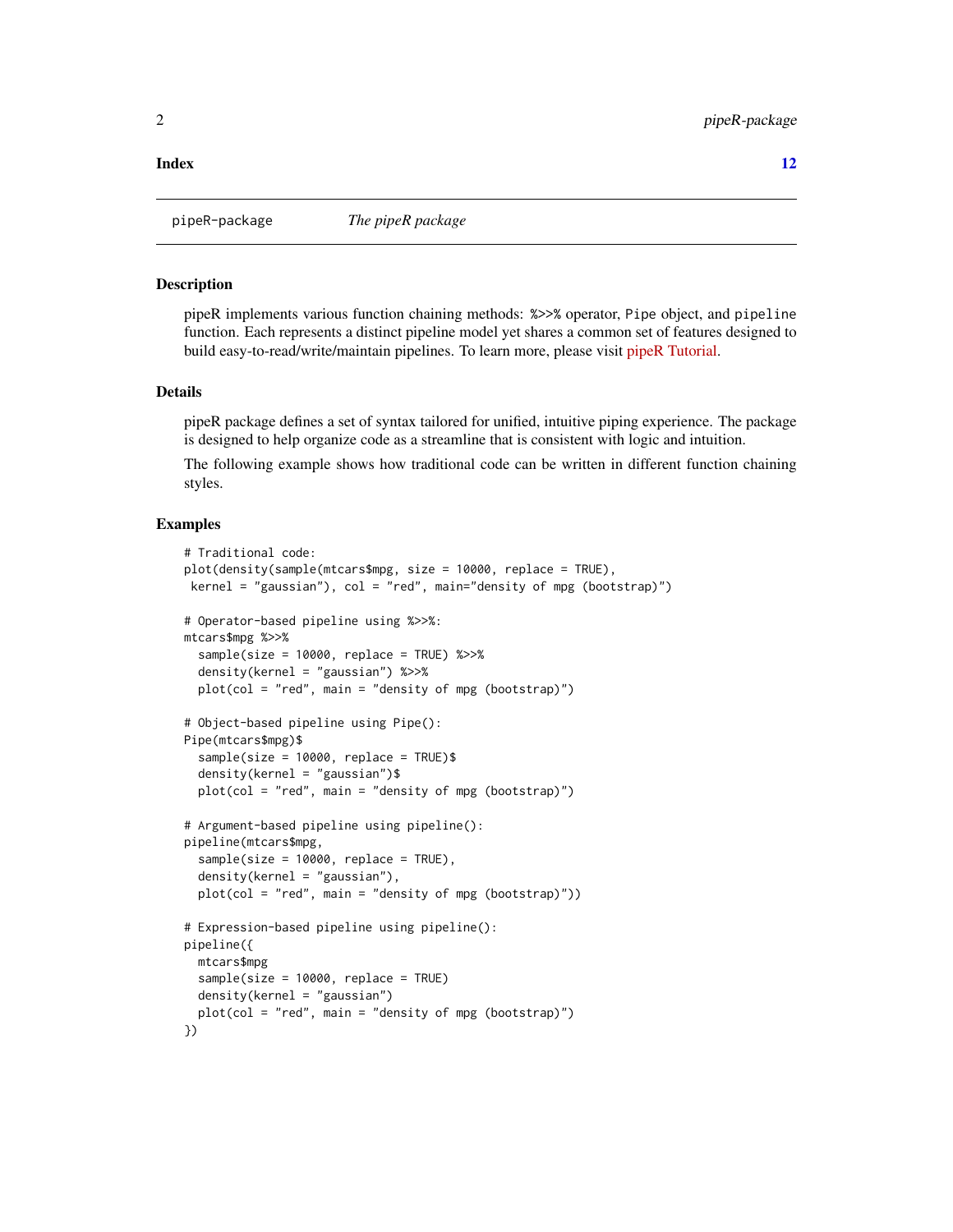<span id="page-2-0"></span>

#### Description

Create a Pipe object that stores a value and allows command chaining with \$.

#### Usage

Pipe(value = NULL)

#### Arguments

value value to pipe (default is NULL)

#### Details

Pipe() function creates a Pipe object that provides object-like command chaining mechanism, which avoids using external operator and can be cleaner than operator-based pipline.

Pipe() creates a Pipe object that allows using \$ to perform first-argument piping, call . () to evaluate an expression with . or symbol defined by lambda expression, for side effect, or simply extract an element from the stored value. \$value or [] ends a pipeline and extracts its final value.

The functionality of Pipe object fully covers that of the pipe operator %>>% and provides more features. For example, Pipe object supports directly subsetting \$value by [...], extracting element by  $[[...]]$ , and assigning value by  $$item < -, [...] < -$ , and  $[[...]] < -$ .

A typical usage of Pipe object is to start with Pipe() and end with \$value or [].

print() and str() are implemented for Pipe object. Use header = FALSE to suppress Pipe header message in printed results. Use options(Pipe.header = FASLE) to suppress it globally.

If the Pipe object is used in more than one pipelines, a recommended usage is to name the object specially so that it is easy to distinguish the Pipe object from the value it stores. For example, it can start with p.

#### Value

Pipe object

#### Examples

```
## Not run:
# Pipe as first-argument using $
Pipe(rnorm(100))$mean()
Pipe(rnorm(100))$plot(col="red")
```

```
# Extract the value from the Pipe object using []
Pipe(rnorm(100))$c(4,5) []
```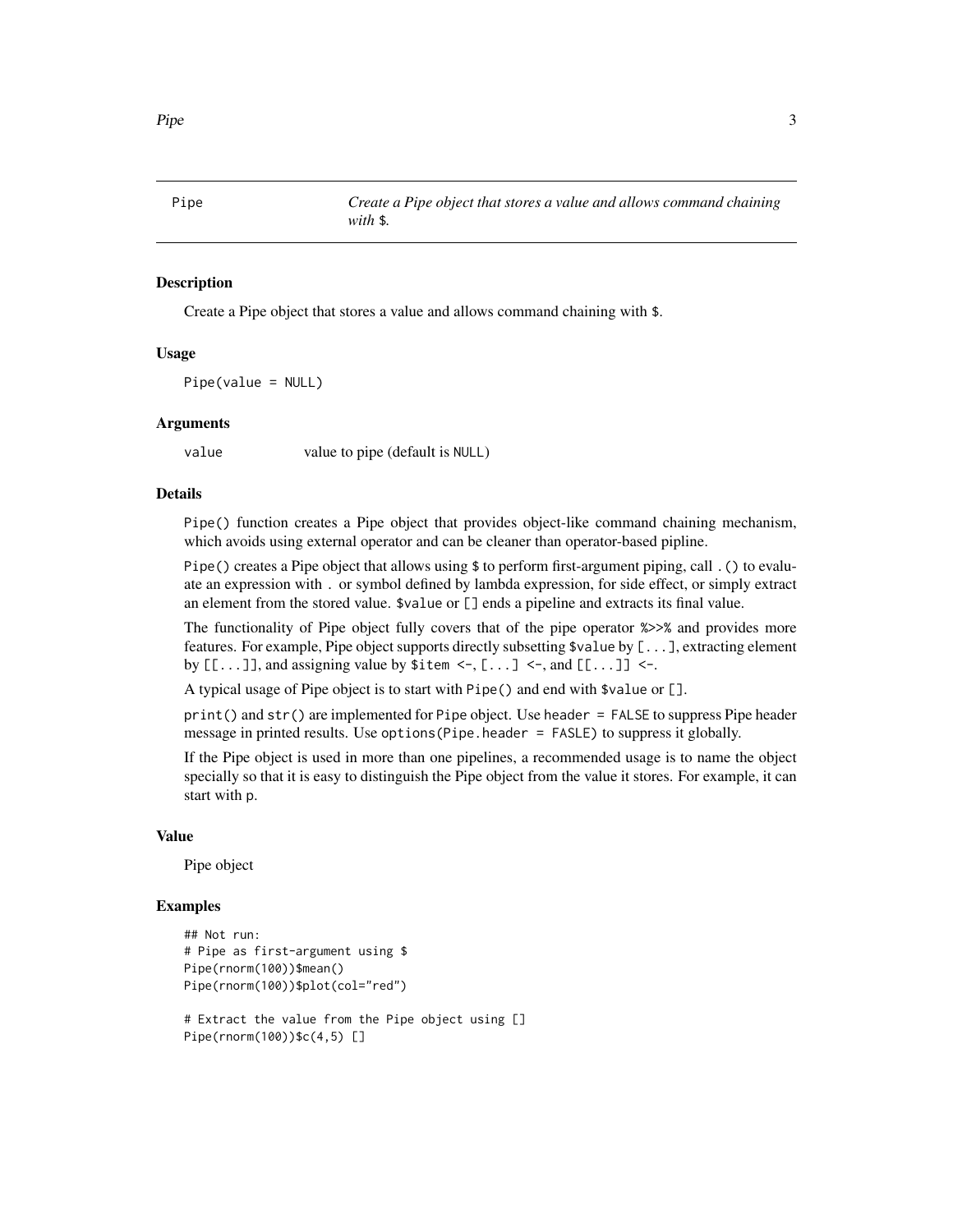```
# Pipe to an exrepssion with . or symbol defined in
# lambda expression to represent the object
Pipe(rnorm(100))$.(1 + .) []
Pipe(rnorm(100))$.(x \sim 1 + x) []
# Pipe for side effect
Pipe(rnorm(100))$
  .(~ cat("number:",length(.),"\n"))$
  summary()
Pipe(rnorm(100))$
  . (~ x ~ cat("number:", length(x),"\n"))$
  summary()
# Assignment
Pipe(rnorm(100))$
  . ({\sim x})$
  mean()
Pipe(rnorm(100))$
  .(~ x <- length(.))$
  mean()
Pipe(rnorm(100))%
  .(x \leq c(\min(.), \max(.)))$
  mean()
# Extract element with \code{.(name)}
Pipe(mtcars)$lm(formula = mpg ~ cyl + wt)$.(coefficients)
# Command chaining
Pipe(rnorm(100,mean=10))$
  log()$
  diff()$
  plot(col="red")
Pipe(rnorm(100))$
  density(kernel = "rect")$
  plot(col = "blue")
# Store an continue piping
pipe1 <- Pipe(rnorm(100,mean=10))$log()$diff()
pipe1$plot(col="red")
# Subsetting, extracting, and assigning
p <- Pipe(list(a=1,b=2))
p["a"]
p[["a"]]
p$a <- 2
p["b"] <- NULL
p[["a"]] <- 3
p[length(.)] # . = p$value
```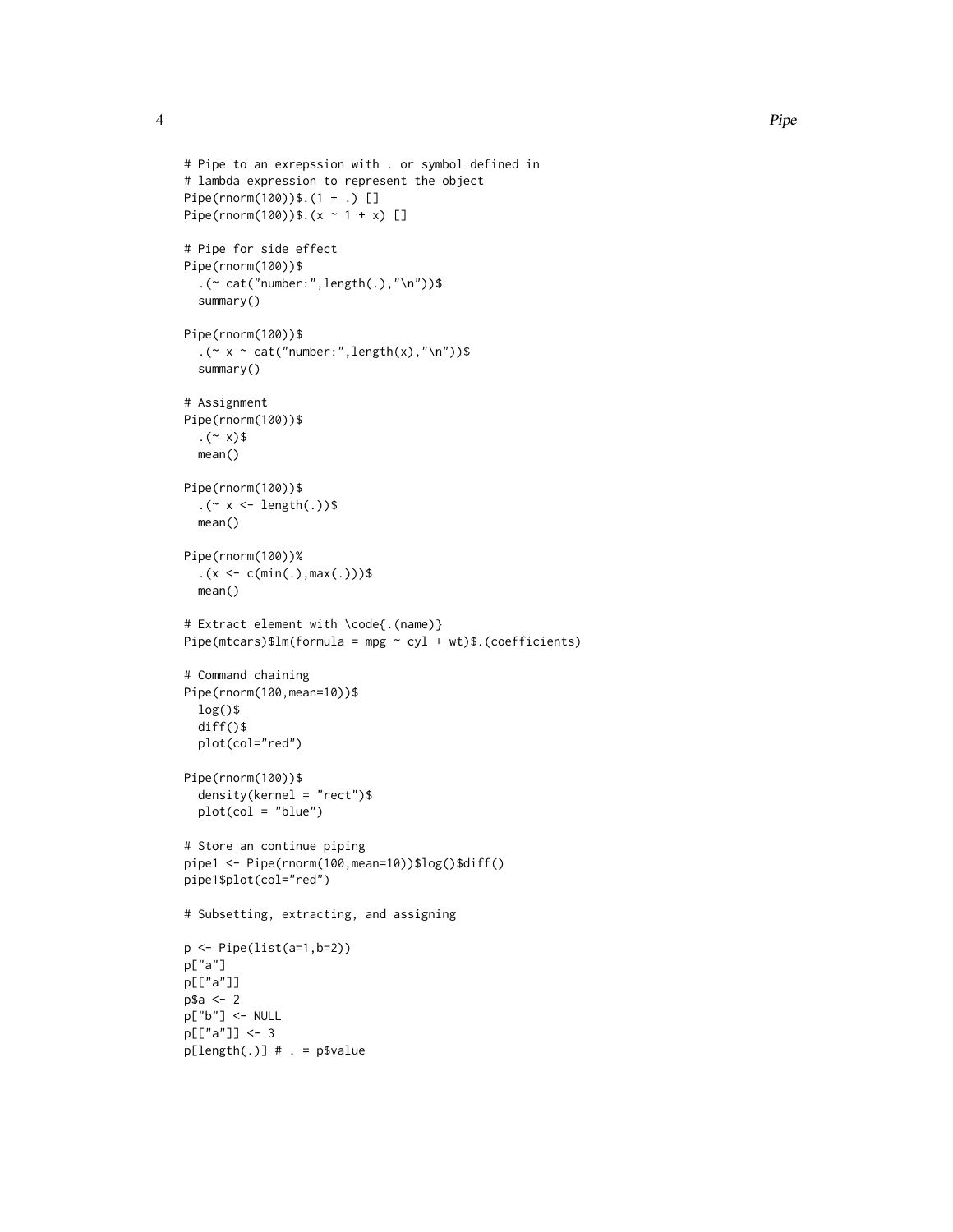#### <span id="page-4-0"></span>pipeline 50 to 50 minutes and 50 minutes of the state of the state of the state of the state of the state of the state of the state of the state of the state of the state of the state of the state of the state of the state

```
# Data manipulation with dplyr
library(dplyr)
Pipe(mtcars)$
  select(mpg,cyl,disp,hp)$
  filter(mpg <= median(mpg))$
  mutate(rmpg = mpg / max(mpg))$
  group_by(cyl)$
  do(data.frame(mean=mean(.$rmpg),median=median(.$rmpg))) []
# Graphics with ggvis
library(ggvis)
Pipe(mtcars)$
  ggvis(\sim mpg, \sim wt)$
  layer_points()
# Data manipulation with rlist
library(rlist)
Pipe(list(1,2,3))$
  listmap(. + 1)\list.filter(. <= 5)$
  list.sort(.) []
# Lazy evaluation
p1 <- Pipe(mtcars)$
  ggvis(~ mpg, ~ wt)
p1$layer_points()
p1$layer_bars()
# Stored Pipe
f1 <- Pipe(rnorm(100))$plot
f1(col="red")
f1(col="green")
## End(Not run)
```
pipeline *Evaluate an expression pipeline*

#### Description

Evaluate an expression pipeline enclosed by {} or a sequence of expressions as as pipeline. This functions works to chain expressions without using %>>% operator but produce the same result.

#### Usage

pipeline(...)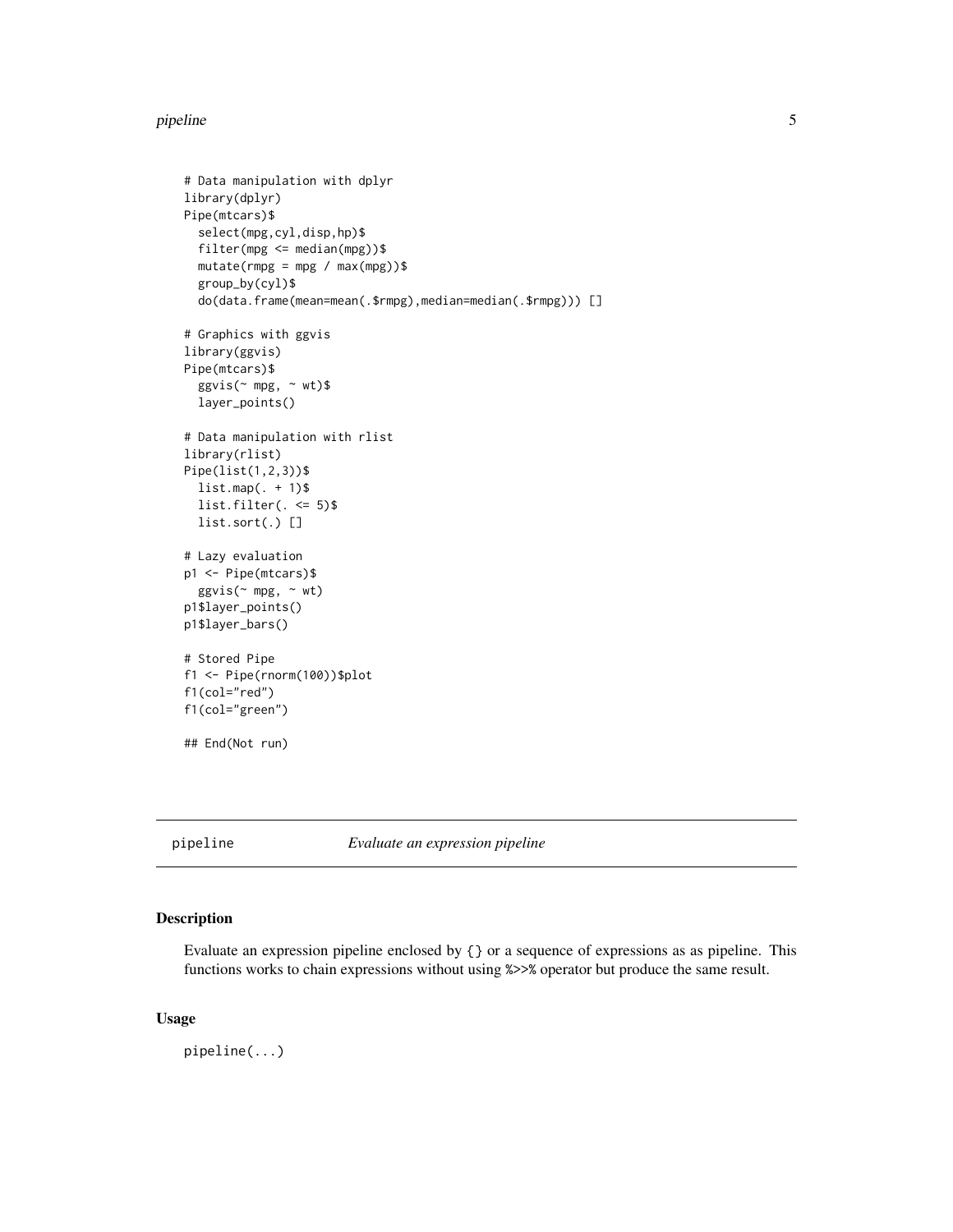#### **Arguments**

... Pipeline expressions. Supply multiple pipeline expressions as arguments or only an enclosed expression within {} as the first argument.

#### Details

When pipeline(...) is called with multiple arguments, the arguments will be regarded as pipeline expressions.

When  $pipeline(...)$  is called with a single argument, the argument is expected to be a block expression enclosed by {} in which each expression will be regarded as a pipeline expression.

The pipeline expressions will be chained sequentially by %>>% and be evaluated to produce the same results as if using the pipe operator.

#### Examples

```
pipeline(1:10, sin, sum)
pipeline(1:10, plot,col = "red", type = "l"))pipeline(mtcars,
  lm(formula = mp \sim cyl + wt),summary,
  coef)
pipeline({
  mtcars
  lm(formula = mpg \sim cyl + wt)summary
  coef
})
pipeline({
  mtcars
  "Sample data" ? head(., 3)
  lm(formula = mp \sim cyl + wt)~ lmodel
  summary
  ? .$r.squared
  coef
})
pipeline({
mtcars
 "estimating a linear model ..."
 lm(formula = mpg ~ ~ cyl ~ + wt)"summarizing the model ..."
 summary
})
```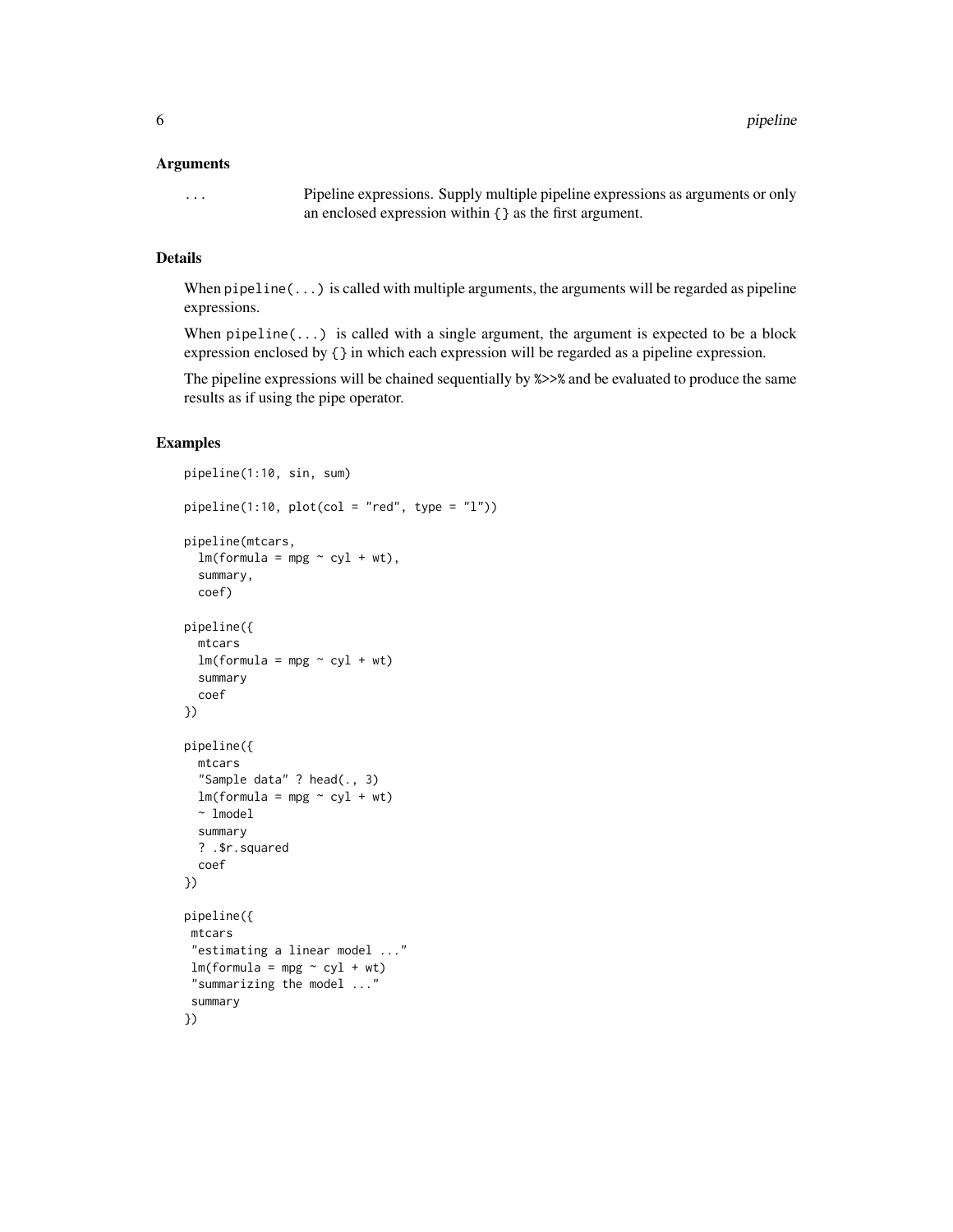#### <span id="page-6-0"></span>Description

The %>>% operator pipes the object on the left-hand side to the right-hand side according to the syntax.

#### Usage

x %>>% expr

#### Arguments

| х    | object     |
|------|------------|
| expr | expression |

#### Details

Pipe operator %>>% determines the piping mechanism by the syntax of the expression on the righthand side.

%>>% supports the following syntaxes:

1. Pipe to first unnamed argument:

Whenever a function name or call with or without parameters follows the operator, the left-hand side value will be piped to the right-hand side function as the first unnamed argument.

- $x \approx >>\$  f evaluated as  $f(x)$
- $x$  % $>>$ % f(...) evaluated as f(x,...)
- x %>>% package::name(...) evaluated as package::name(x, ...)
- 2. Pipe to . in enclosed expression:

Whenever an expression following the operator is enclosed by { }, the expression will be evaluated with . representing the left-hand side value. It is the same with expression enclosed with () unless it contains a lambda expression or assignment expression.

 $x$  %>>% { expr } evaluated as { expr } given  $. = x$ 

- $x$  % $>>$ % ( expr ) evaluated as expr given . = x
- 3. Pipe by lambda expression:

A lambda expression is a formula whose left-hand side is a symbol used to represent the value being piped and right-hand side is an expression to be evaluated with the symbol.

 $x \text{ %} >\text{ % (p ~} \text{exp} \text{) as } \text{exp} \text{ given } p = x$ 

4. Pipe for side-effect:

If one only cares about the side effect (e.g. printing intermediate results, plotting graphics, assigning value to symbol) of an expression rather than its returned value, write a lambda expression that starts with  $\sim$  indicating side effect (or branching, in the sense of pipeline building).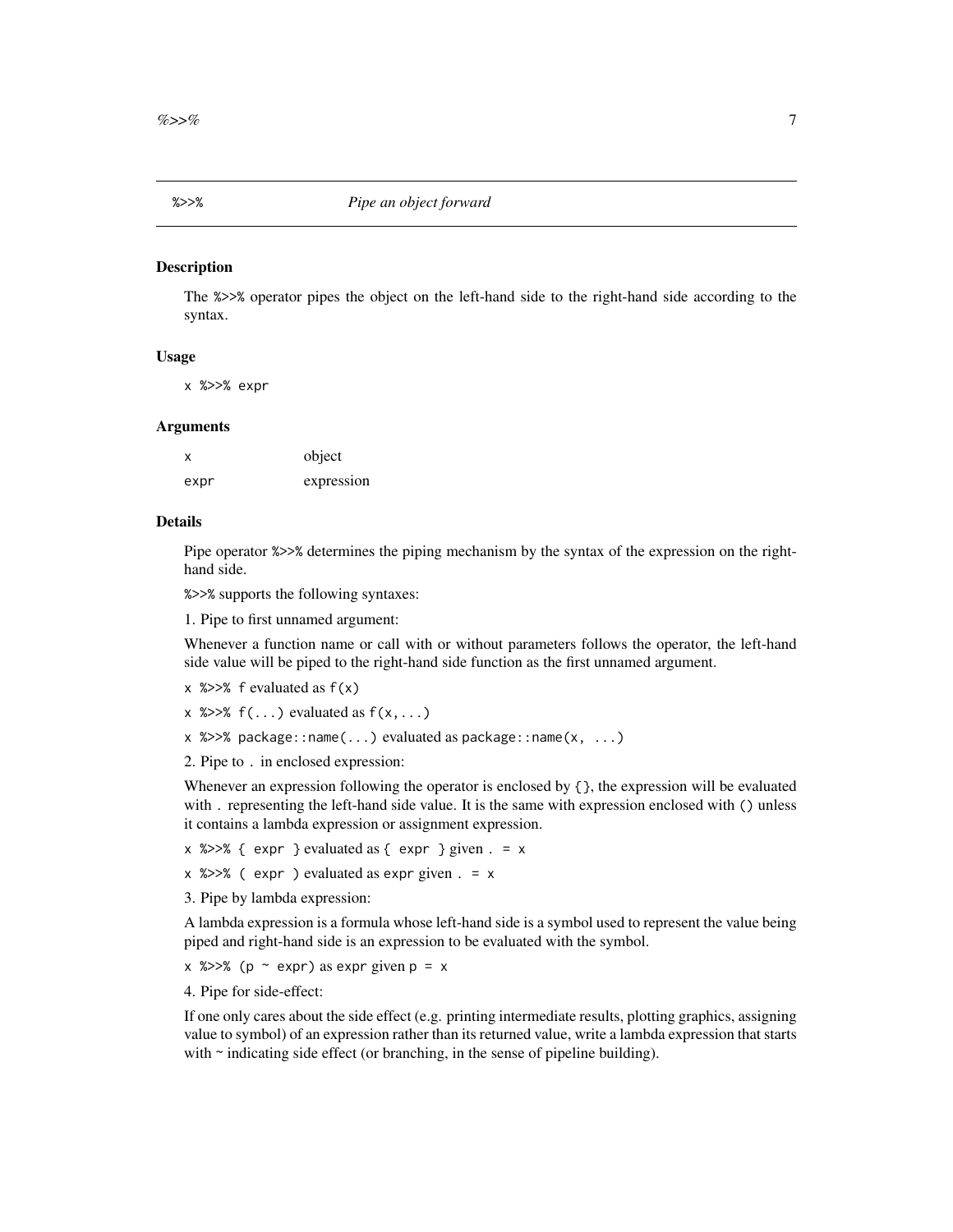- $x$  %>>% (~ f(.)) evaluated as {f(x); x}.
- x %>>% ( $\sim p \sim f(p)$ ) evaluated as { $f(x)$ ; x}
- 5. Pipe for assignment

Equal operator  $(=)$  and assignment operators  $(< -$  and  $>$ ) perform assignment. This is particularly useful when one needs to save an intermediate value in the middle of a pipeline without breaking it.

Assignment as side-effect

In general,  $x \approx 28$  (~ y = ...) is evaluated as y <- x  $\approx 28$  (...) and returns x.

 $x$  % $>>$ % (~ y) evaluated as y <- x and returns x, where y must be a symbol.

x % $>>$ % (~ y = f(.)) evaluated as y <- f(x) and returns x.

x %>>% ( $\sim$  y = p  $\sim$  f(p)) evaluated as y <- f(x) and returns x.

Piping with assignment

In general,  $x \approx >>\%$  (y = ...) is evaluated as y <- x  $\%>>\%$  (...).

 $x \text{ %} >\text{ % } (y = f(.)) \text{ evaluated as } y \leq f(x) \text{ and returns } f(x).$ 

x %>>% (y = p  $\sim$  f(p)) evaluated as y <- f(x) and returns f(x).

The equal sign above can be interchangeably used as the assignment operator  $\lt\text{-}$ . Note that the global assignment operator <<- and ->> in a pipeline also performs global assignment that is subject to side-effect outside the calling environment.

In some cases, users might need to create a group of symbols. The following code calls assign to dynamically determine the symbol name when its value is evaluated.

for (i in 1:5) rnorm(i)  $\gg$  (assign(paste0("rnorm", i), .))

To avoid exporting a symbol to the calling environment, use a symbol name starting with . like

6. Pipe for element extraction:

If a symbol is enclosed within (), it tells the operator to extract element from the left-hand side value. It works with vector, list, environment and all other objects for which [[]] is defined. Moreover, it also works with S4 object.

x %>>% (name) as x[["name"]] when x is list, environment, data.frame, etc; and x@name when x is S4 object.

7. Pipe to string:

If an object is piped to a single character value, then the string will be cat() and starts a new paragraph. This is useful for indicating the executing process of a pipeline.

x %>>% "print something" %>>%  $f(y)$  will cat("print something") and then evaluate  $f(x,y)$ .

8. Pipe for questioning:

If a lambda expression start with ?, the expression will be a side effect printing the syntax and the value of the expression. This is a light-weight version of side-effect piping and can be useful for simple inspection and debugging for pipeline operations.

x %>>% (? expr) will print the value of expr and return x, just like a question.

x %>>% ("title" ? expr) will print "title" as the question, the value of expr, and return x.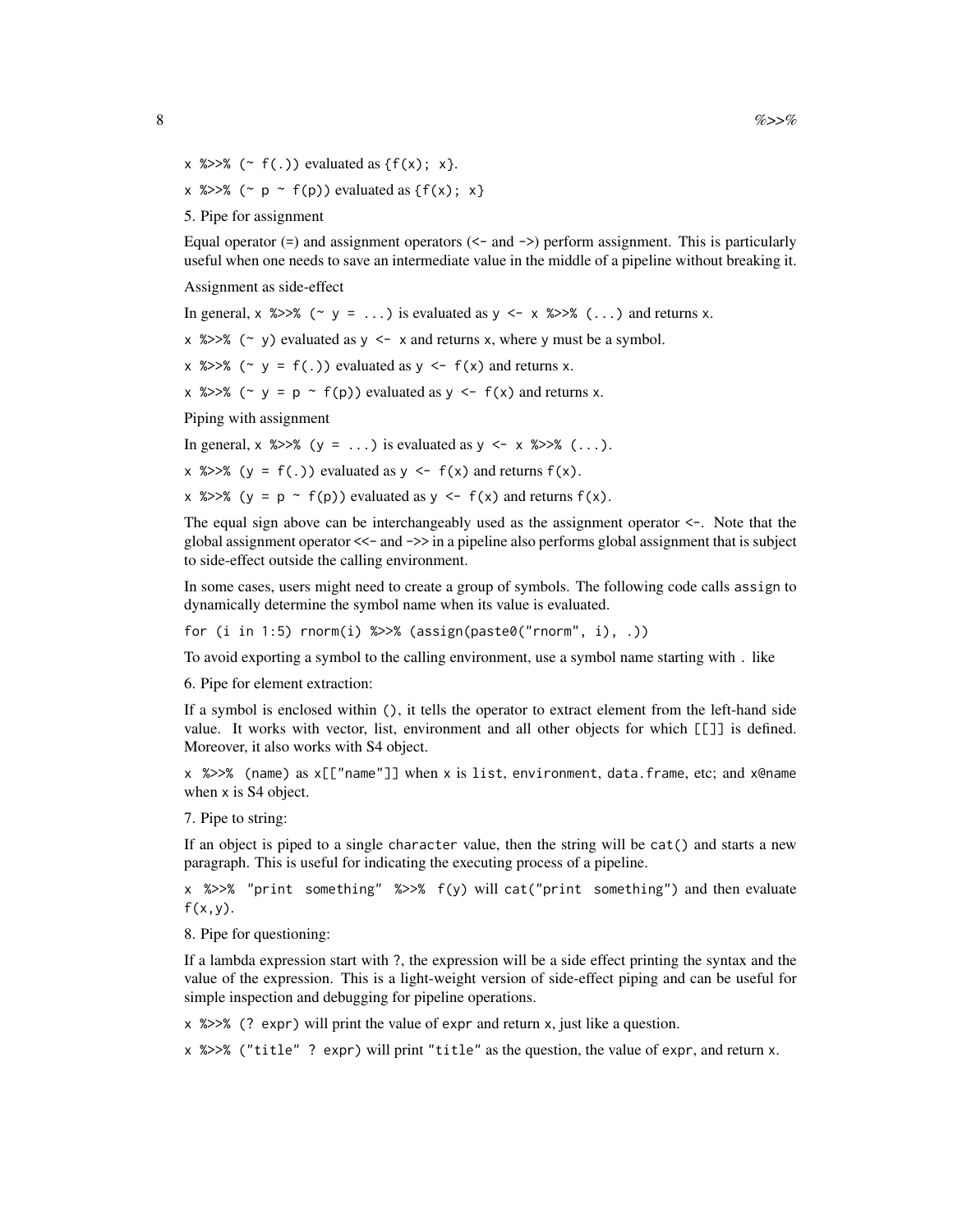#### $\%>>\%$  9

#### Examples

```
## Not run:
# Pipe as first-argument to a function name
rnorm(100) %>>% plot
# Pipe as first-argument to a function call
rnorm(100) %>>% plot()
rnorm(100) %>>% plot(col="red")
rnorm(100) %>>% plot(col="red",main=length(.))
# Pipe as first-argument to a function call in namespace
# (in this case, parentheses are required)
rnorm(100) %>>% base::mean()
# Pipe to . in an expression enclosed by braces
representing the piped object
rnorm(100) %>>% { plot(.,col="red",main=length(.)) }
# Pipe to . in an expression enclosed by parentheses
representing the piped object
rnorm(100) %>>% (plot(.,col="red",main=length(.)))
# Pipe to an expression enclosed by parentheses with
lambda expression in the form of x \sim f(x).
rnorm(100) %>>% (x ~ plot(x,col="red",main=length(x)))
# Pipe to an expression for side effect and return
# the input value
rnorm(100) %>>%
  (~ cat("Number of points:",length(.))) %>>%
  summary
rnorm(100) %>>%
  (\sim x \sim cat("Number of points:", length(x))) %>>%
  summary
# Assign the input value to a symbol in calling environment
# as side-effect
mtcars %>>%
  subset(mpg \le mean(mpg)) %>>%
  (~ sub_mtcars) %>>%
  summary
# Assign to a symbol the value calculated by lambda expression
# as side effect
mtcars %>>%
  (\sim summary_mtcars = summary(.)) %>>%
  (\sim lm_mtcars = df \sim lm(mpg \sim ., data = df)) %>>%
  subset(mpg \le mean(mpg)) %>>%
  summary
```
# Modifying values in calling environment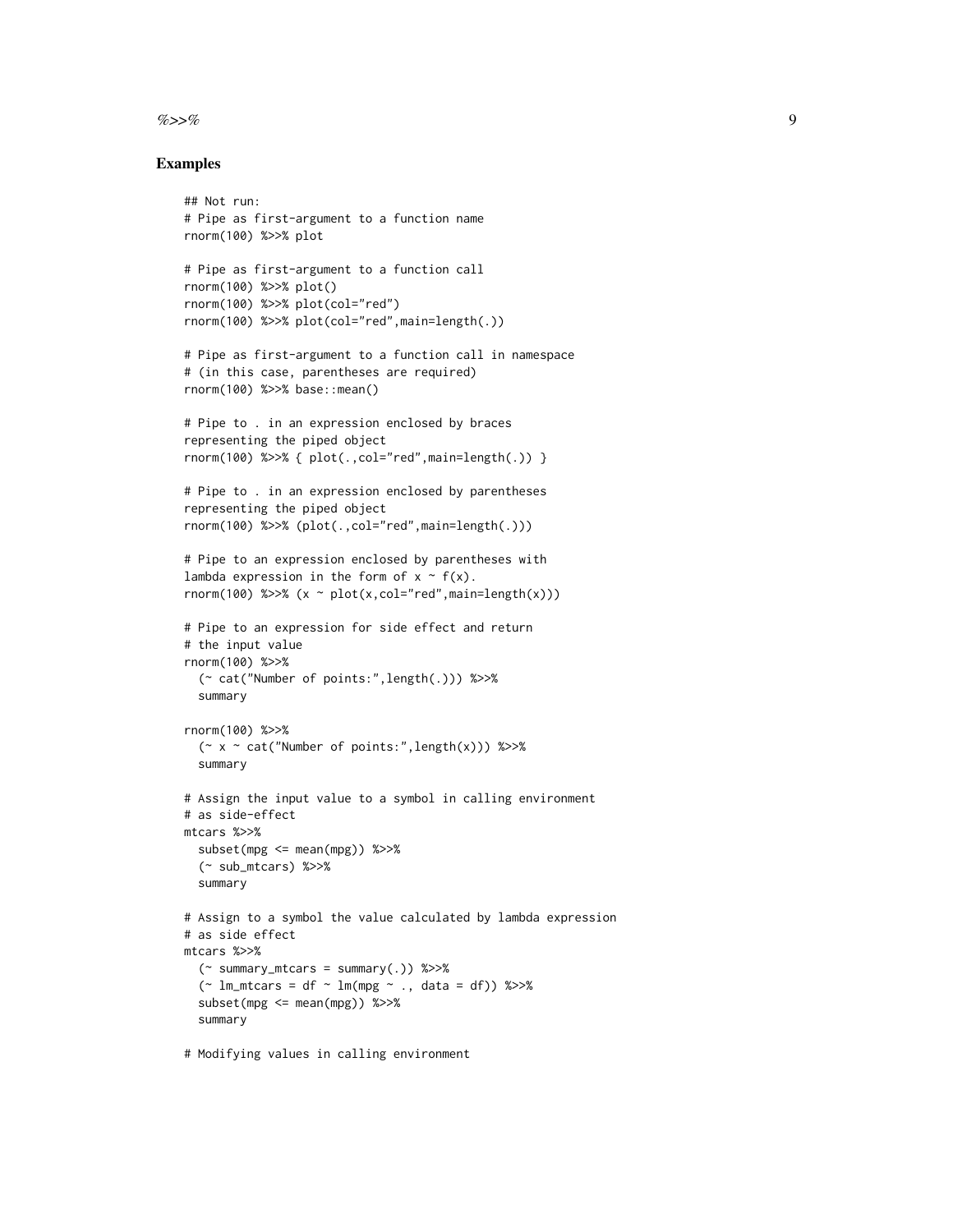```
"col_" %>>%
  paste0(colnames(mtcars)) %>>%
  {names(mtcars) <- .}
rnorm(100) %>>% {
 num_mean <- mean(.)
 num\_sd \leq sd(.)num_var <- var(.)
}
rnorm(100) %>>% {
  .mean \leq mean(.)
  .sd \leftarrow sd(.)
 ci <- .mean + c(-1,1) * 1.96 * .sd
}
for(i in 1:10) rnorm(i) %>>% (assign(paste0("var", i), .))
# Pipe for element extraction
mtcars %>>% (mpg)
# Pipe for questioning and printing
rnorm(100) %>>%
  (? summary(.)) %>>%
  plot(col="red")
mtcars %>>%
  "data prepared" %>>%
  lm(formula = mpg ~ wt + cyl) %>>%
  summary %>>%
  coef
mtcars %>>%
  ("Sample data" ? head(., 3)) %>>%
  lm(formula = mpg ~ wt + cyl) %>>%
  summary %>>%
  coef
# Pipe to an anomymous function
rnorm(100) %>>% (function(x) mean(x))()
rnorm(100) %>>% {function(x) mean(x)}()
# Pipe to an enclosed function to make a closure
z \le rnorm(100) %>>% (function(x) mean(x+.))
z(1) # 3
z \le rnorm(100) %>>% {function(x) mean(x+.)}
z(1) # 3
# Data manipulation with dplyr
library(dplyr)
iris %>>%
  mutate(Sepal.Size=Sepal.Length*Sepal.Width,
```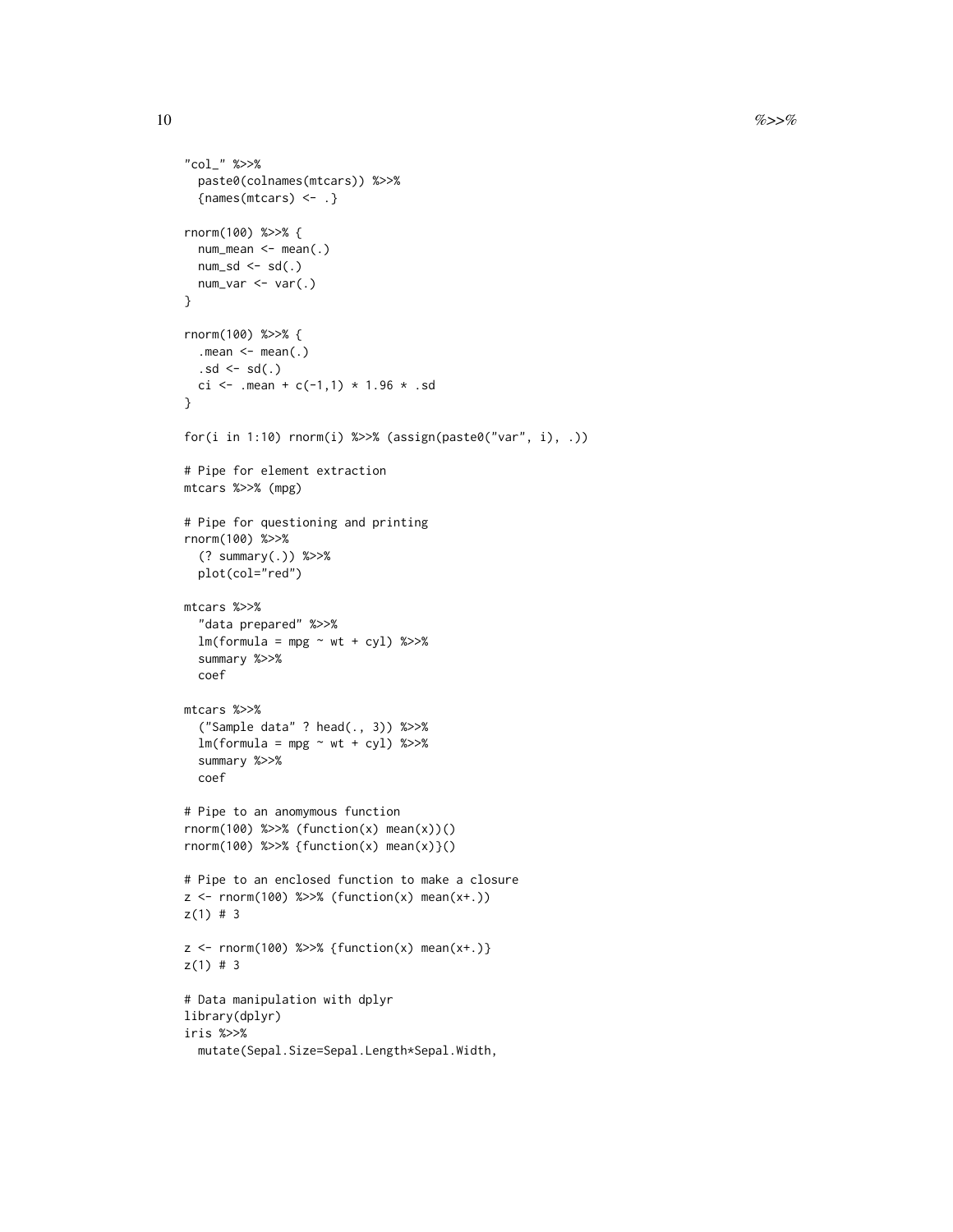$\%>>\%$  11

```
Petal.Size=Petal.Length*Petal.Width) %>>%
  select(Sepal.Size,Petal.Size,Species) %>>%
  group_by(Species) %>>%
  do(arrange(.,desc(Sepal.Size+Petal.Size)) %>>% head(3))
# Data manipulation with rlist
library(rlist)
list(1,2,3) %>>%
 list.map(. + 1) %>>%
 list.filter(. <= 5) %>>%
 list.sort(.)
## End(Not run)
```